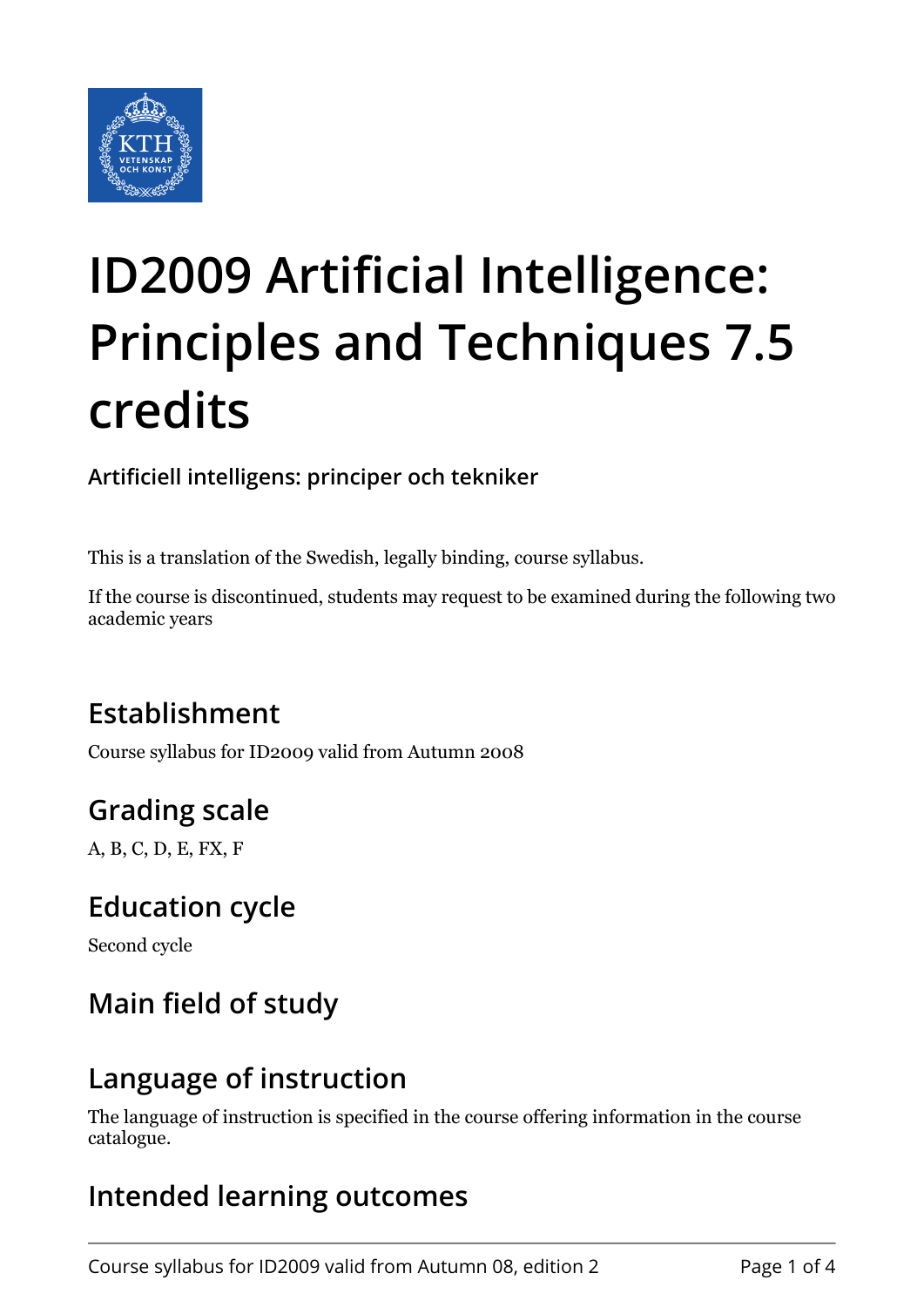Learning outcomes On successful completion of this course the student has:

Knowledge and understanding regarding:

- the objectives and the historical development of the field of artificial intelligence
- basic techniques for knowledge representation,

basic techniques for automated reasoning, in particular search techniques and production systems

- basic techniques for machine learning
- the principles of symbolic programming
- major categories of applications of artificial intelligence techniques.

Skills and capacities, to be able to:

design representations for particular problems, suitable for applying uninformed as well as informed search techniques

- apply uninformed as well as informed search techniques for particular problems
- model domain knowledge in terms of formal rules
- apply rule-based reasoning schemes to particular problems
- capture uncertain domain knowledge in representations

implement problem solving schemes including representation and reasoning in terms of logic programming

apply non-symbolic representation and reasoning schemes.

Values and attitudes, to be able to:

- compare the usefulness of alternative search techniques
- iudge the validity and consistency of representations
- judge the validity of reasoning schemes with respect to particular problems
- compare symbolic and sub-symbolic approaches to problem solving.

#### **Course contents**

A brief description of course contents

• Introduction to the field of artificial intelligence including objectives, core technologies and applications.

• Introduction to knowledge representation including both symbolic and sub-symbolic approaches. Symbolic approaches include both logic and graph-based schemes while sub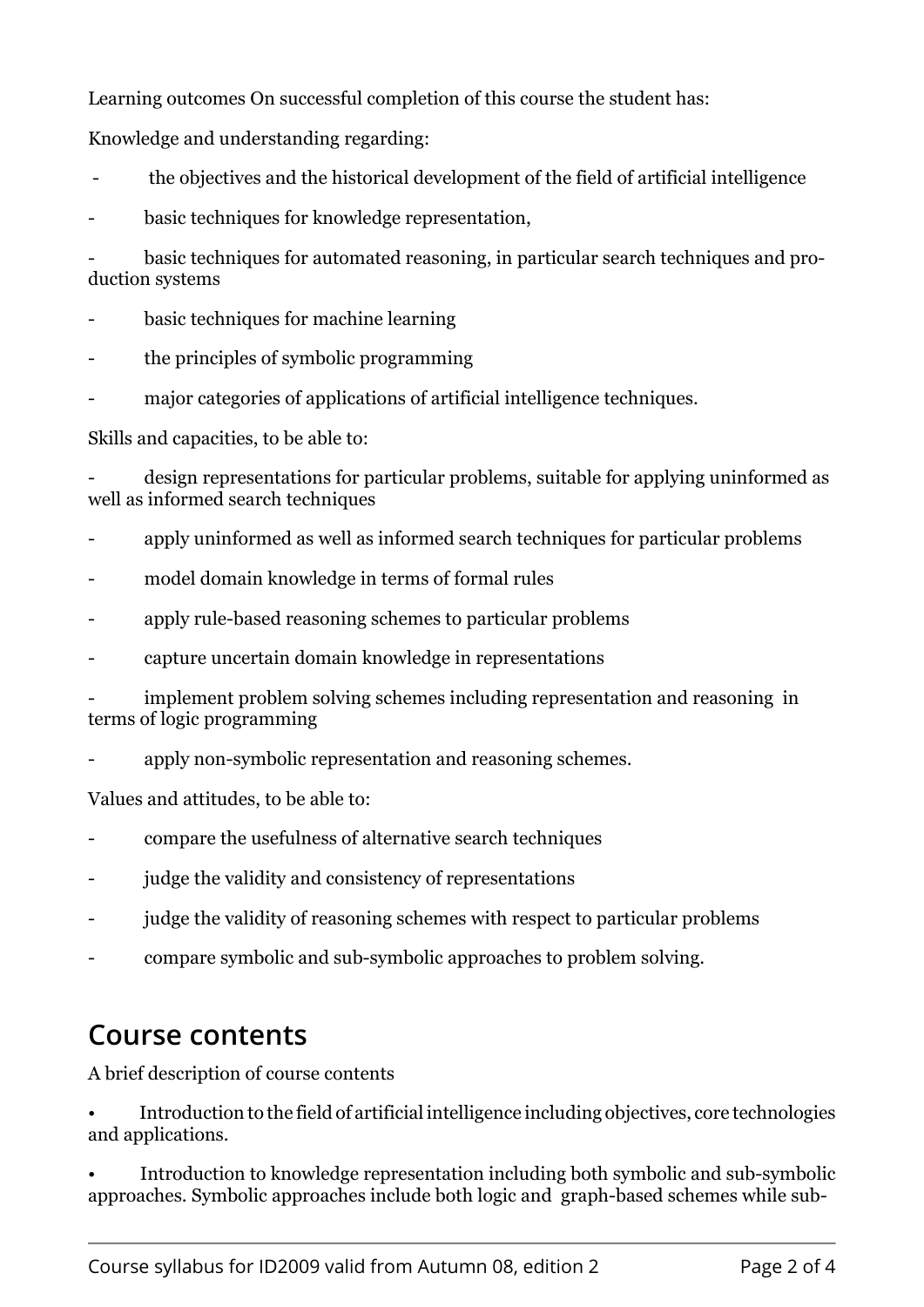symbolic schemes include both connectionist and evolutionary computation representation schemes.

• Introduction to automated reasoning, including search techniques, production rule systems, connectionist and evolutionary computation reasoning schemes.

 Introduction to machine learning, including symbolic inductive learning techniques as well as connectionist and evolutionary computation learning schemes.

## **Disposition**

The backbone of teaching consists of a series of lectures. The core of the course content is covered in four assignments, which are required to be solved and handed in on a weekly basis. The work on the assignments is supported by supervision in groups and individually.

## **Specific prerequisites**

For single course students not attending a regular KTH Programme the following is required:

- completed and documented upper secondary education including documented proficiency in English for applicants without knowledge of Swedish, shich is one of the general requisites for undergraduate studies in Sweden AND
- docuemtende university records corresponding to 180 hp/Bacherlor´s degree within Computer Science or equivalent.

### **Course literature**

Luger, George F.., "Artificial Intelligence Structures and Strategies for Complex Problem Solving, Addison Wesley.

### **Examination**

- LAB1 Assignment, 4.5 credits, grading scale: P, F
- TEN1 Examination, 3.0 credits, grading scale: A, B, C, D, E, FX, F

Based on recommendation from KTH's coordinator for disabilities, the examiner will decide how to adapt an examination for students with documented disability.

The examiner may apply another examination format when re-examining individual students.

Assessment on the course consists of four assignments (two individual and two performed in groups of two) and one written exam. To pass the whole course requires pass on both the assignments and the written examination.

## **Other requirements for final grade**